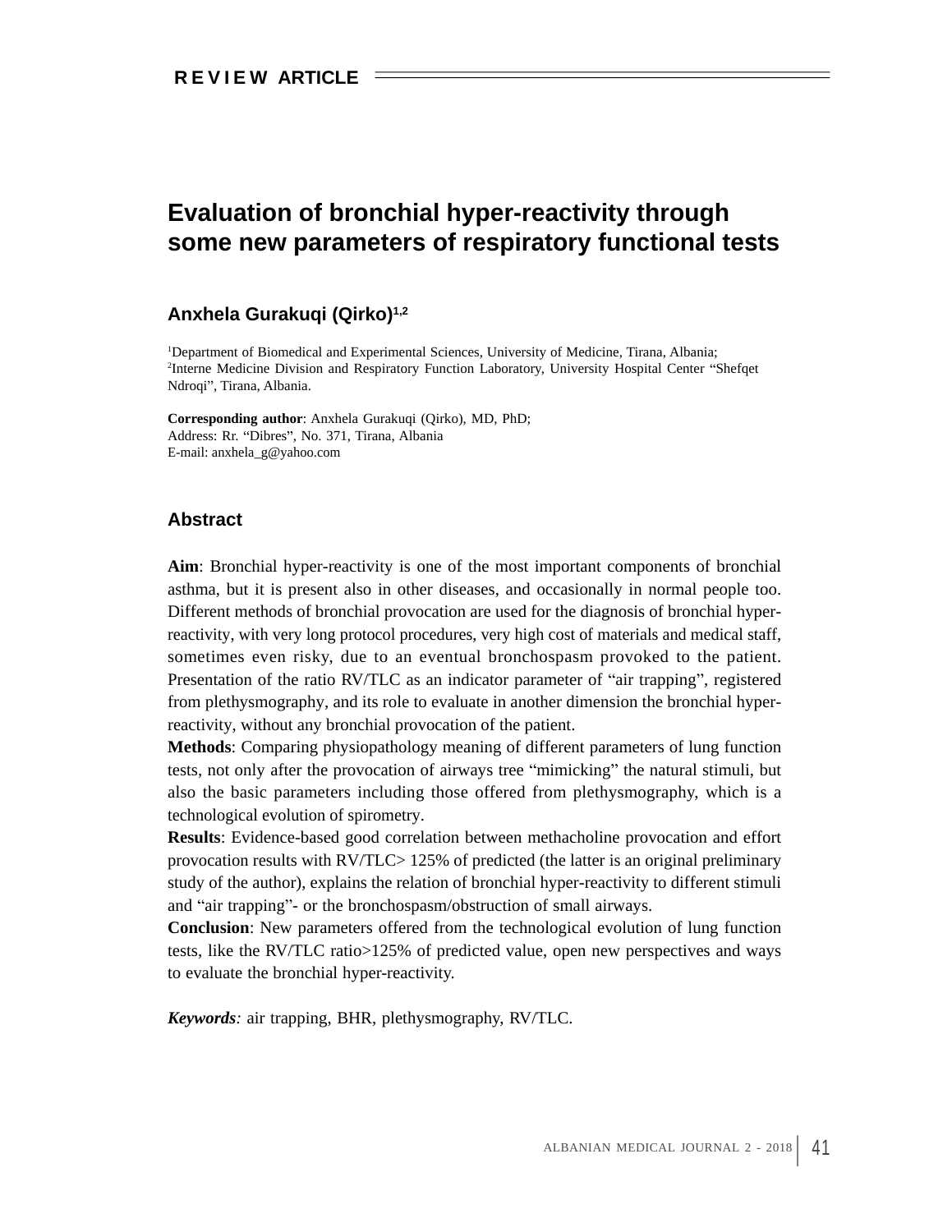provocation is often suggested, for a diagnostic

It is well known that, according to the bronchial

bronchospasm through a parasympathetic way of provocation. The same way it is used also through

There do exist different natural stimuli, which are bronchospasm.

different ways of bronchial provocation (2), such as:

Sol. NaCl 4,5% (hypertonic) inhalation which

allergens (mostly professional allergens like "normal". performed before, and directly after the provocation. hyperventilation & stress (physical, emotional), consent is required to be signed from the patient

When the spirometry test results normal, especially chemical & physical stimuli of the airways triggering when it does exist any suspicion for intermittent and/ osmotic changes, degranulation & cytokine release. or mild form of bronchial asthma, the detection of As a result, in all types of these stimuli, there is a bronchial hyper-reactivity (BHR) after Methacholine kind of BHR. That is there is not only one form of BHR, but several forms of BHR.

reason. On the other hand, BHR is found not only in asthma definition, the BHR is one of the three sarcoidosis, COPD, rhinosinusitis, respiratory viral components of its diagnosis: bronchial obstruction + infections, stenosis of mitral valve, gastro-esophageal bronchial reversibility + BHR (1). reflux and even in 5% of normal people (3). bronchial asthma, but also in other diseases like:

Methacholine provocation is one of the many This is the reason that in many Respiratory Function methods used in the Respiratory Function Labora-Laboratories, in the same patient there are used tories for BHR detection. Methacholine reacts to its different forms of bronchial provocations. For the cholinergic receptors in the bronchial tree triggering following simple reason: to discover BHR(s) in different ways (4).

acetylcholine provocation, and through carbachol should be scheduled in different days (not in the provocation. same day), just to avoid the risk of any expected Certainly, the provocation tests at the same patient bronchospasm.

able to provoke bronchospasm. In this matter, herewith are mentioned some real-According to those natural stimuli, there are used life examples experienced during specializations and Cold air inhalation, which "mimics" a natural Depending to the technical possibilities of Respiracold weather exposure, triggering mucosal nerve's tory Function Laboratories and the requirements for receptors; a stable clinical condition of the patient (after · Distilled water (hypotonic) inhalation / or obtaining his/her written consensus, too), in several triggers osmotic provocation of inflammatory cells than one provocation of the same patient: 1<sup>st</sup> day in the mucosal layer, and their degranulation; here methacholine provocation, 2<sup>nd</sup> day histamine provo- $\cdot$  Physical effort test (and hyperventilation), with cation,  $3<sup>rd</sup>$  day effort provocation, or hyperventilation the osmotic mechanism of bronchial provocation; with cold and dry air. All these tests were trying to • Mannitol provocation, triggering broncho- get an evidence of BHR, aiming toward the spasm again through osmotic changes; diagnostic of bronchial asthma. Above all, to get an · Histamine provocation, which reacts to its objective argumentation for starting an antiown bronchial receptors, triggering bronchospasm; inflammatory treatment (by inhalation or not), even · Specific provocations, using suspected though the basal spirometry consistently was work conducted in France and The Netherlands. cases the author of this article has assisted in more st day normal".

isocyanates, etc.). The patient inhales it, in a non- All these aforementioned procedures, trying to make ventilated small room, and the spirometry is an evidence of BHR, bear some weak points. They It is evident that different ways of provocation which may be sometimes very risky for the patients mimic" the real-life exposure: cold  $\&$  dry air, involved. This is the reason why an informed bear, first of all, the risk of a severe bronchospasm,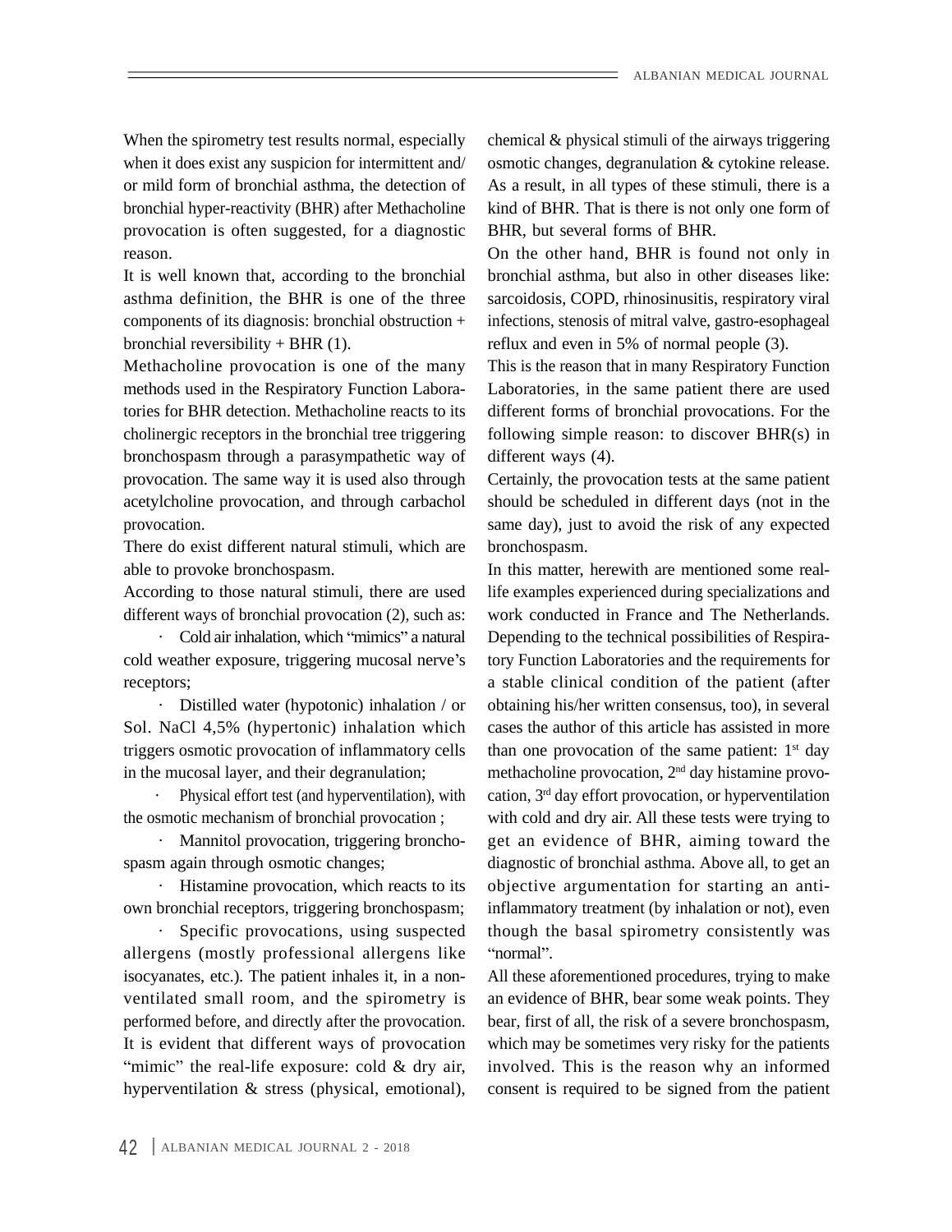before anything else, a good clinical condition of these provocations are needed to be performed in a well-equipped hospital unit, with a quick access

BHR and minimize also the cost for the medical staff and material (as an example, methacholine is very be increased. expensive), it is applied another alternative, very Bronchial hyper-reactivity, with or without asthma, modern and interesting for the detection of BHR. is another case where "trapped air" is identified. This new alternative, in the first place, does not This is also the innovation concept presented in this involve any risks like the bronchial provocation tests, and being very short in time and cost, it could be

already entered in the alveoli) to get out, so the air remains in the alveoli, increasing the Residual In such cases, the bronchial provocation tests Volume (RV). If RV/TLC is increased more than (methacholine, histamine, etc.) are recommended,  $125\%$  of predicted values, it is considered as "air for obtaining a proof of BHR  $(5)$ . trapping". The many modern respiratory function laboratories,

(RV) to Total Lung Capacity (TLC) can be found bronchial hyper-reactivity, with or without asthma. "Pink Puffer model" of clinical signs. Plethysmography measures the increase in TLC, mostly due to the RV increase, but always the ratio RV to TLC. The "trapped air" can be found not only in than 125%, we can identify an evidence of BHR. obstructive diseases, but also in fibrotic diseases, According to a study performed by a Canadian where anemphysema concomitant phenomenon of

them - selected from the doctor, and finally why all be present, and where restrictive zones are to the reanimation room. professional exposure to mines, volatile harmful In order to reduce the time-consuming research for substances, etc.) the TLC is reduced, but due to the the degeneration of elastic network of the lung could associated with hyperinflated zones (emphysema bubbles). In these restrictive diseases (like reasons mentioned above, the ratio RV/TLC could be increased.

article.

applied in many more patients, and could enlarge the dry cough, without fever, with no radiological number of people whom BHR needs to be abnormalities, with a normal spirometry, and a evaluated. suspicion for allergy background. In many cases the The new alternative for the interpretation of BHR allergy tests result positive for any aero-allergen, is based on some universal physiologic parameters, complying with the atopy, but still a normal which any deviation regards the obstruction of spirometry does not help. An attentive anamnesis bronchial lumen, in the very distal ramification of the should identify if the patient is having any ACEbronchial tree, where the cartilages are lacking: inhibitor medication (cough provoking as a side bronchiolar level. The obstruction/spasm in that level effect) or presents any clinical signs of gastro makes impossible the quantity of the air (which has esophageal reflux, or rhino-sinusitis – for a This category of patients clinically presents a chronic differential diagnosis.

for obtaining a proof of BHR (5).

The abnormal increase of the ratio Residual Volume well-equipped with the Plethysmography, it can be in 2 cases: in the pulmonary emphysema and in there, reflects very well an obstruction and/or For many years in the past, emphysema was linked tree generation), which comply with the diagnosis to the "trapped air" and hyperinflation visualized also of BHR, even better, without a provocation. If the in X-ray. In the background of an emphysema doctor should provoke the bronchial tree, to get any patient, in general, there is a long history of smoking, sign of obstruction/bronchospasm after the COPD, spirometry parameter's deviations, beside provocation, why to increase the risk of the patient, measured the ratio RV/TLC. An "air trapping" found bronchospasm of small airways (the very distal airthe length of the research, and the cost of the whole procedure?

> By simply getting an increase of RV/TLC more team, the positive results of Methacholine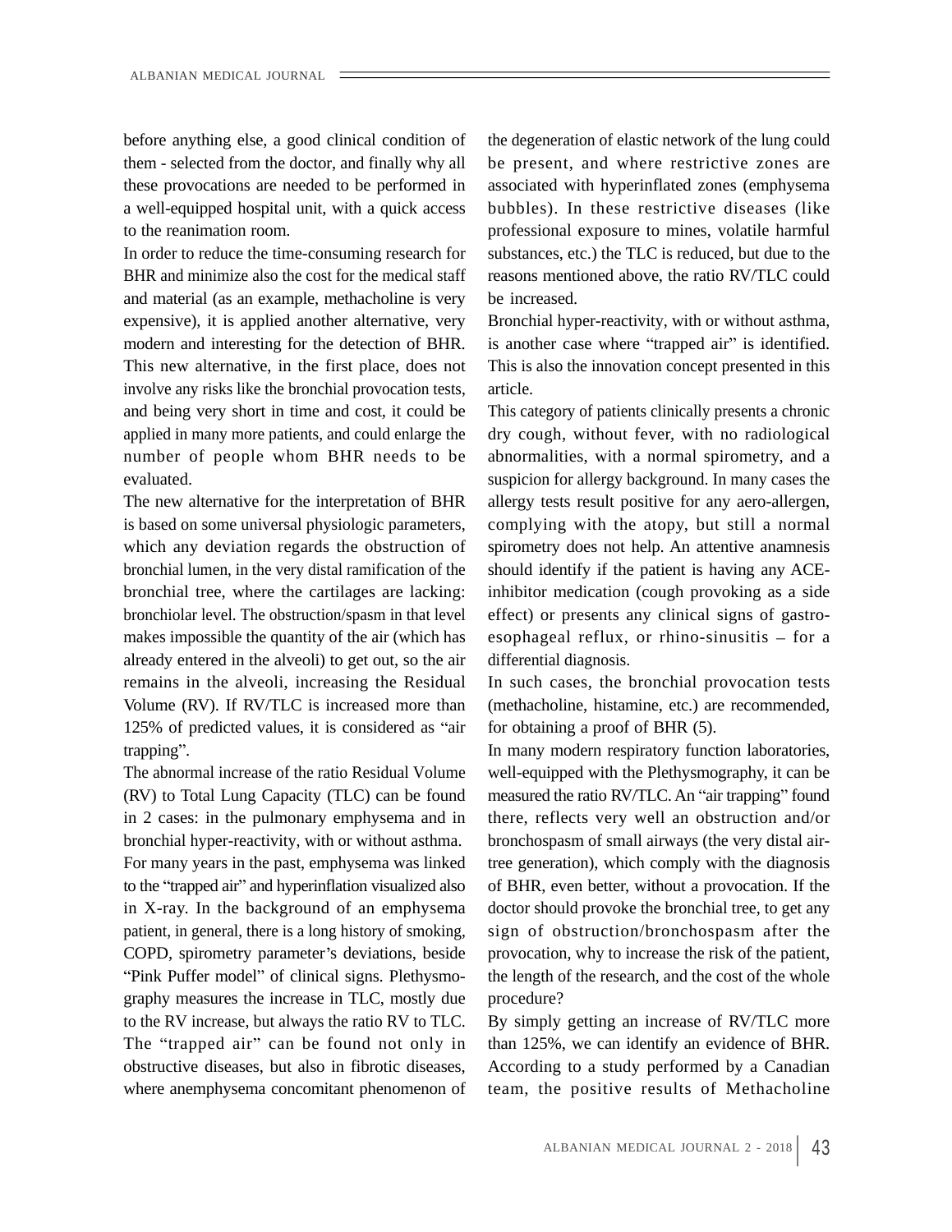provocation have e significant correlation with the 15 min after 200-400mcg of Salbutamol), according

free-running test results (the BHR from effort) and spirometry. It is well-known in the community of

aforementioned parameter: RV/TLC. Besides this, same level of attention, understanding and coopera-

ratio RV/TLC >125% (6). to GINA guidelines (1). Generally, the two other In an on-going research made by our Albanian team, obstructive airway diseases (COPD and emphy the preliminary data presented recently in Pediatric sema) do not have any airway reversibility (except Allergy & Asthma Meeting in London (October some rare cases of COPD). Obstructive spirometry 2017), also indicate a significant correlation between with positive bronchodilator reversibility increases the probability of asthma (9).

the basal plethysmography ratio RV/TLC >125% (7). Nowadays, there are attempts to include also the The increasing use in the everyday clinical practice resistances in the reversibility test, but this has not of the plethysmography measurement has increased been standardized in any international guidelines yet. the quality level of lung function respiratory tests, As a "normal" spirometry does not rule out the extending the number of parameters beyond diagnosis of asthma, it is worthwhile to quote the allergology and pneumology specialists, a discre- *In children, the relationship between asthma* pancy between some really suggestive signs of BHR *symptoms and lung function tests, including* and/or asthma (mostly in very mild /intermittent bronchodilator reversibility, is complex. Meaforms) and a normal spirometry. Sures of gas trapping (residual volume and the Having a quick measurement through plethysmo- *ratio of residual volume to total lung capacity)* graphy, this advanced technology lung function *may be superior to measurement of expiratory* equipment, has brought many benefits, such as the *flow at detecting airways obstruction especially* British guideline on the management of asthma (9): *bronchodilator reversibility, is complex. Mea-sures of gas trapping (residual volume and the in asymptomatic children*" (10,11).

airway resistance is another new parameter In conclusion, the fact that there is no "gold interpreting directly the bronchospasm/obstruction. standard" for bronchial asthma diagnosis, the most This parameter is very valuable mostly in children, important driving motivation should consist of because during resistance measurement the child continuous exploration of different ways, methods, could be relaxed, effortless, and does not need the tests and parameters, in order to identify as early tion like the forced expiration maneuver. obstruction + reversibility + BHR, at the very early Reversibility test is another significant way reflecting stage of the disease. Because this disease starts at how much changeable is the bronchial caliber (8), the small airways, with a tendency to progress depending on the etiology of obstruction. Only toward medium and then to large airways, the bronchial asthma (with an associated BHR) is functional parameters interpreting small airways, and reversible more than 12% and 200 ml of FEV1 (10- "air trapping" of this level are very crucial. as possible, the three components of asthma:

## **References**

- and Prevention. Available from: [www.ginasthma.org/](http://www.ginasthma.org/2018) 2018
- 1. 2018 GINA Report, Global Strategy for Asthma Management **References**<br>
1. 2018 GINA Report, Global Strategy for Asthma Management<br>
2. Van Schoor J, Joos GF, Pauwels RA, Indirect Bronchial<br>
and Prevention. Available from: www.ginasthma.org/2018<br>
(Accessed: January 10, 2018).<br>
1. Hyperresponsiveness in Asthma: Mecanisms, Pharmacology and Implications for Clinical Research. Eur Respir J 2010;16:514-33.